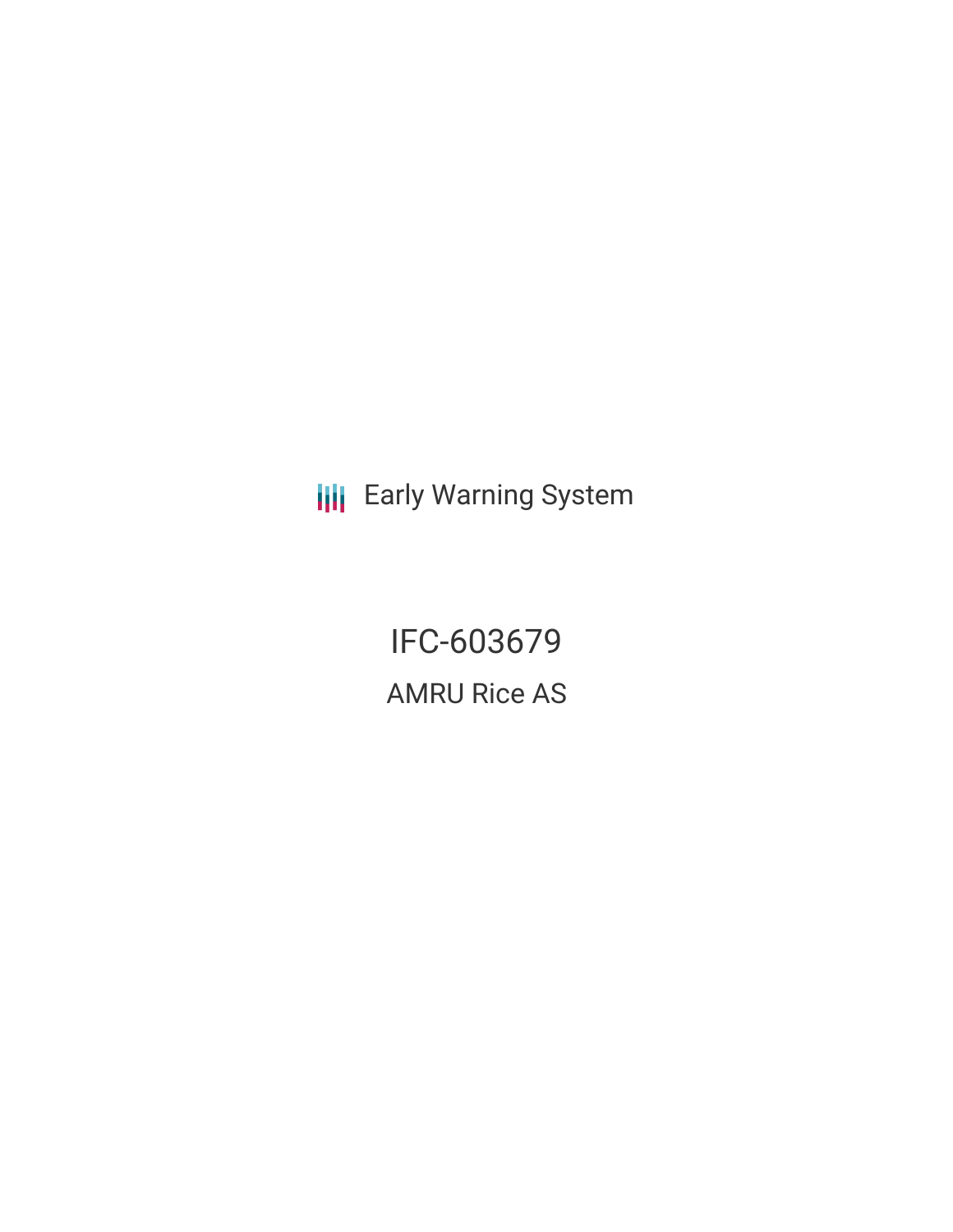

# **Quick Facts**

| <b>Countries</b>               | Cambodia                                        |  |  |  |
|--------------------------------|-------------------------------------------------|--|--|--|
| <b>Financial Institutions</b>  | International Finance Corporation (IFC)         |  |  |  |
| <b>Status</b>                  | Active                                          |  |  |  |
| <b>Bank Risk Rating</b>        | U                                               |  |  |  |
| <b>Voting Date</b>             | 2019-04-24                                      |  |  |  |
| <b>Borrower</b>                | AMRU                                            |  |  |  |
| <b>Sectors</b>                 | Agriculture and Forestry, Technical Cooperation |  |  |  |
| <b>Investment Type(s)</b>      | <b>Advisory Services</b>                        |  |  |  |
| <b>Investment Amount (USD)</b> | \$1.13 million                                  |  |  |  |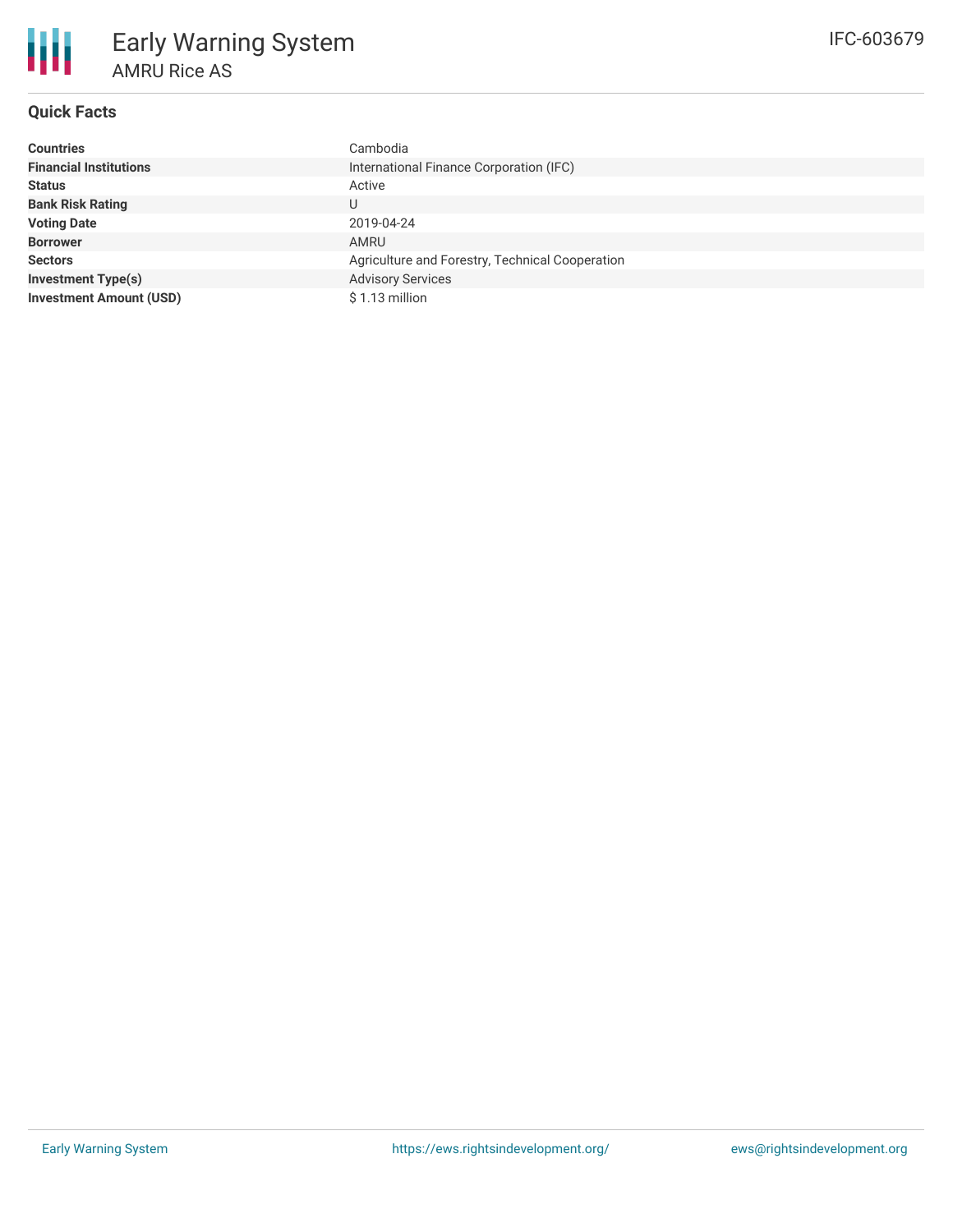

## **Project Description**

According to the bank's website, the project aims to "reach 2,000 farmers (direct) by 2021 across all interventions through the following specific objectives: (1) Increase cultivation of SRP rice and access to improved quality seed, enhance business management skill and financial literacy, and develop product traceability; (2) Improve farmer groups/cooperatives capacity; (3) Improve AMRU Rice access to export and retail markets through introduction of Food Safety certifications including IFS Foods Standard and HACCP, and Halal certifications; and (4) develop and implement comprehensive Group-level Integrated EHS (Environment, Health and Safety) Management Systems."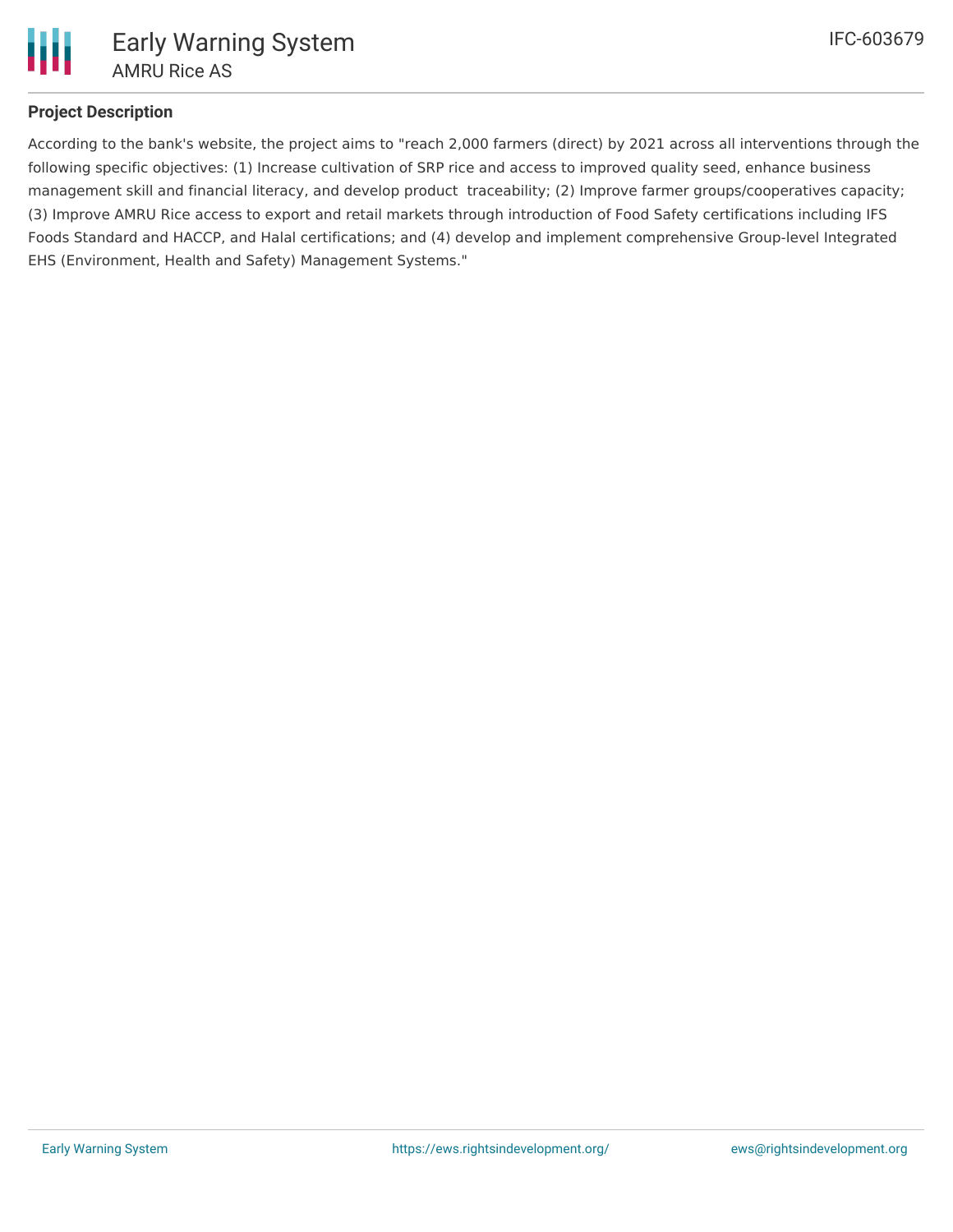

### **Investment Description**

• International Finance Corporation (IFC)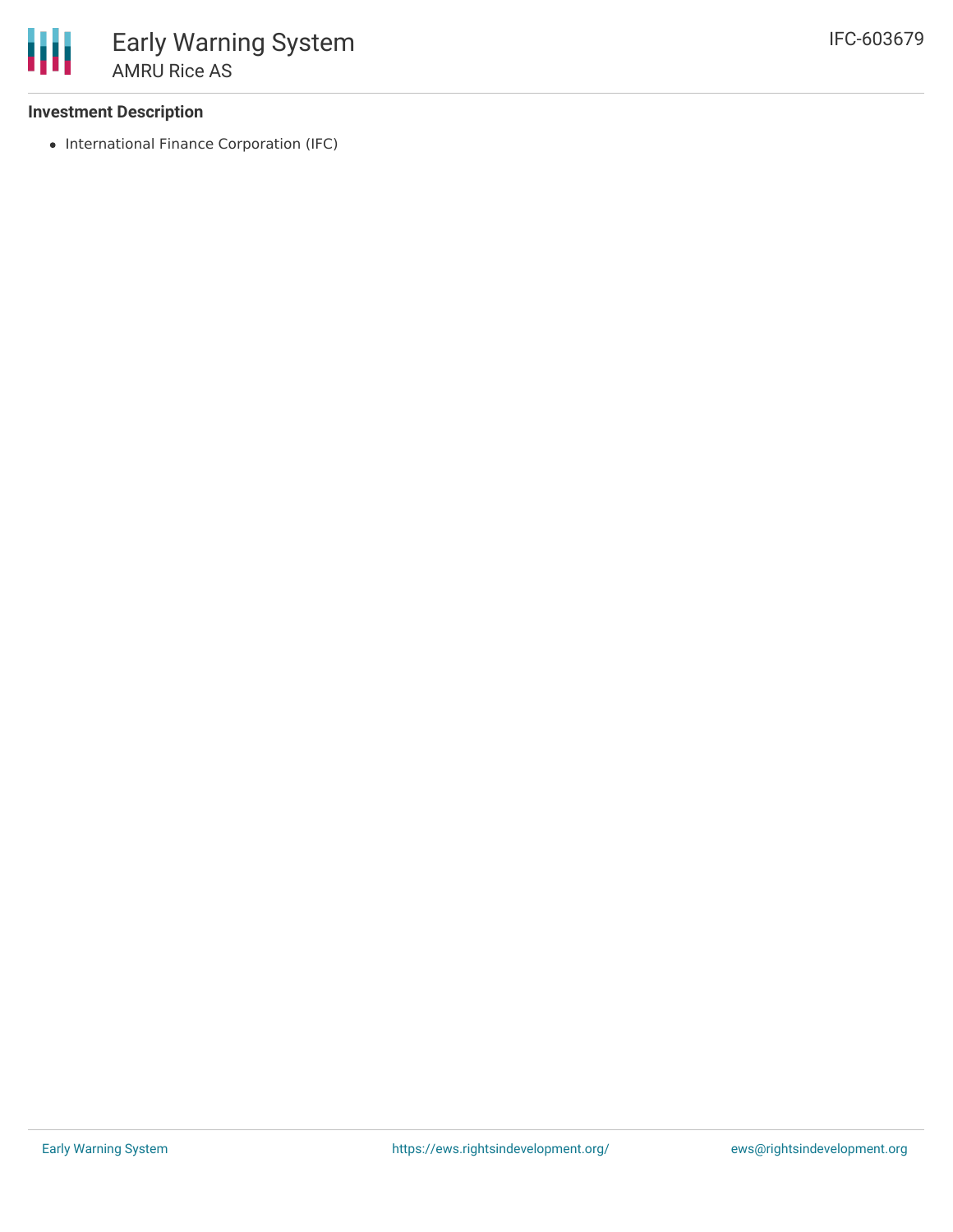

### 冊 Early Warning System AMRU Rice AS

| <b>Private Actor 1</b>   | <b>Private Actor</b><br>l Role | <b>Private Actor</b><br>l Sector | <b>Relation</b>          | <b>Private Actor 2</b>    | <b>Private Actor</b><br>2 Role | <b>Private Actor</b><br>2 Sector |
|--------------------------|--------------------------------|----------------------------------|--------------------------|---------------------------|--------------------------------|----------------------------------|
| $\overline{\phantom{0}}$ | $\overline{\phantom{0}}$       | $\overline{\phantom{a}}$         | $\overline{\phantom{a}}$ | Amru Rice Cambodia Co Ltd | Client                         | $\overline{\phantom{0}}$         |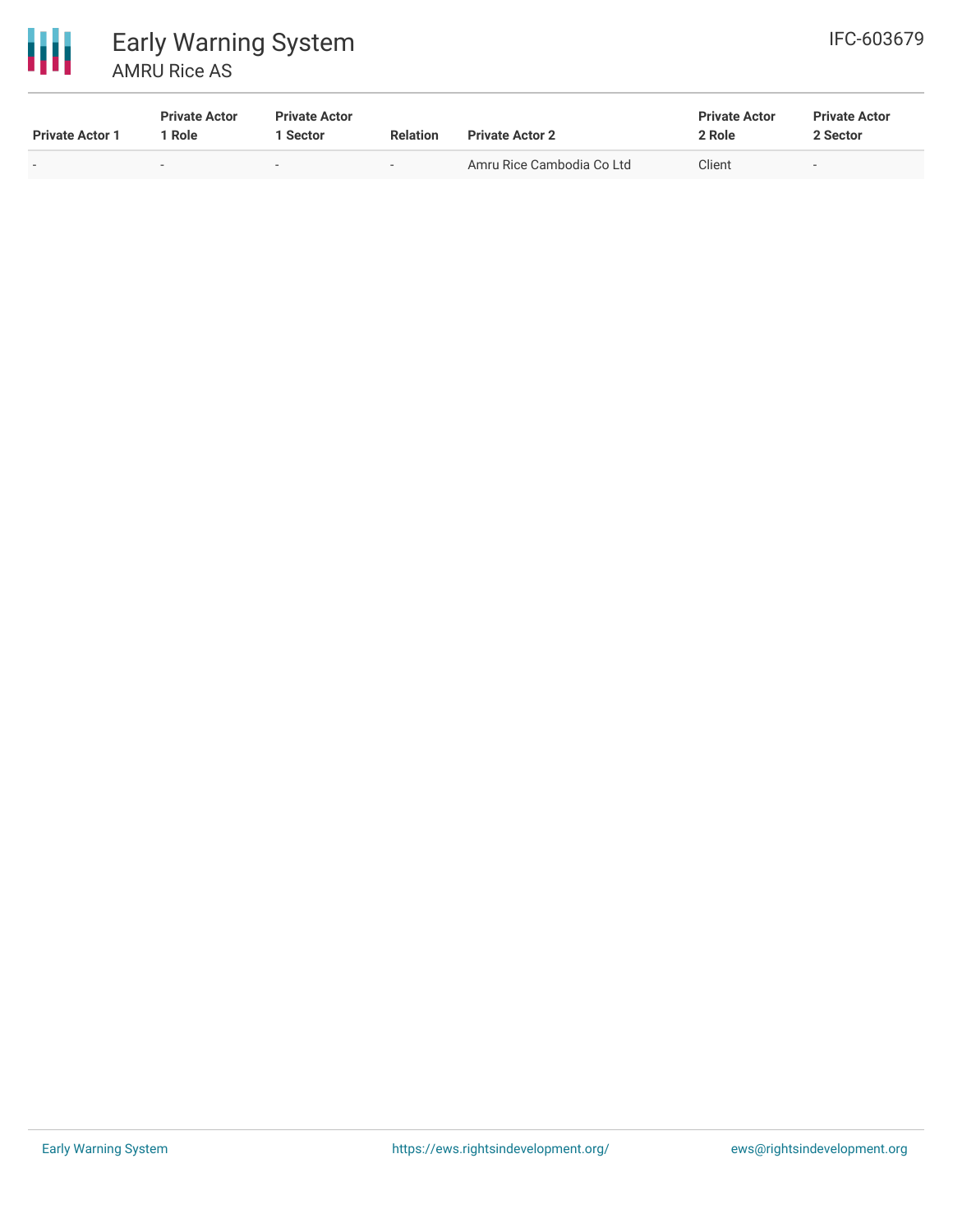

#### **Contact Information**

No contact information provided at time of disclosure.

#### **ACCOUNTABILITY MECHANISM OF IFC**

The Compliance Advisor Ombudsman (CAO) is the independent complaint mechanism and fact-finding body for people who believe they are likely to be, or have been, adversely affected by an IFC or MIGA- financed project. If you submit a complaint to the CAO, they may assist you in resolving a dispute with the company and/or investigate to assess whether the IFC is following its own policies and procedures for preventing harm to people or the environment. If you want to submit a complaint electronically, you can email the CAO at CAO@worldbankgroup.org. You can learn more about the CAO and how to file a complaint at <http://www.cao-ombudsman.org/>